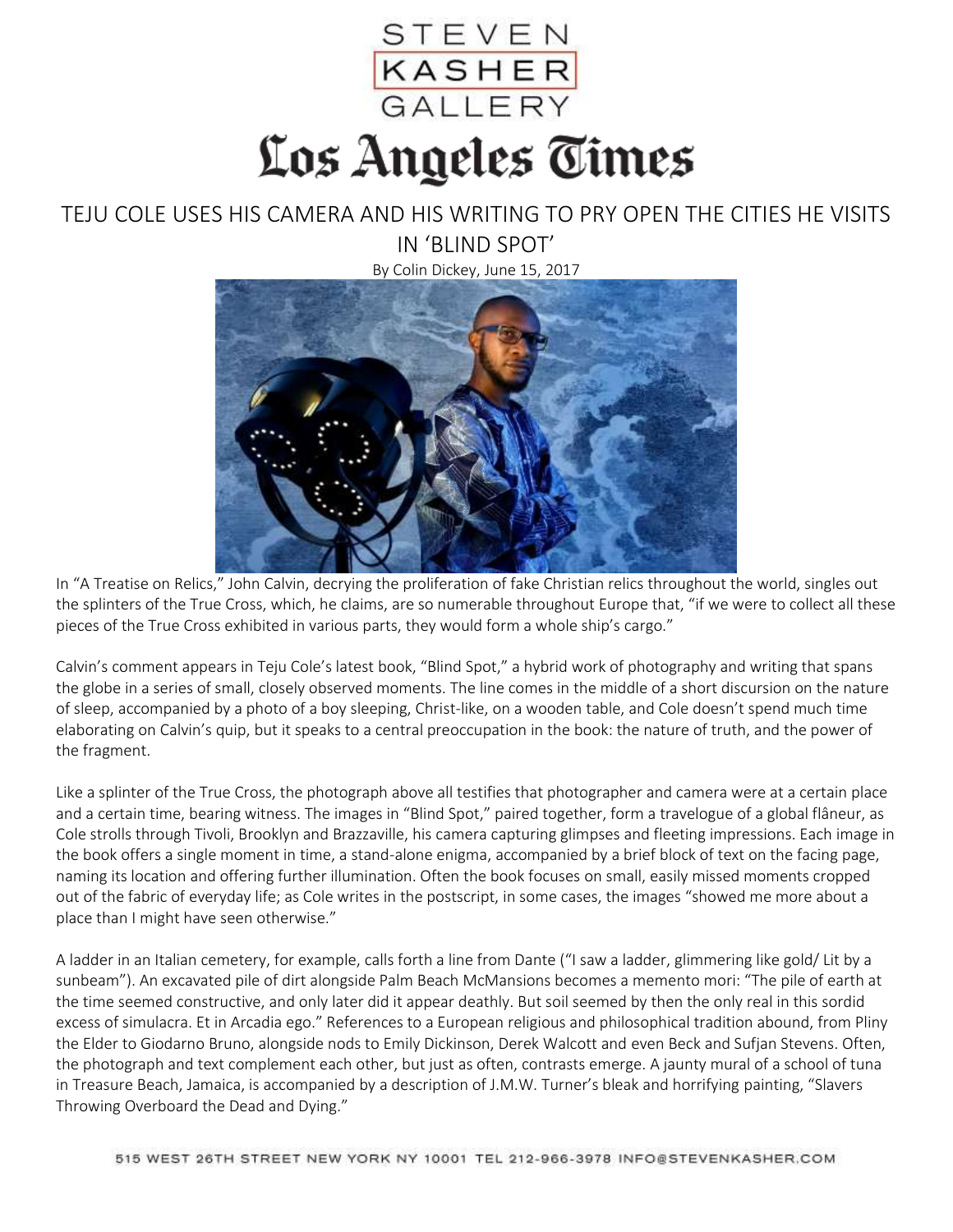

As its title suggests, "Blind Spot" focuses on the shortcomings of vision (including references to Cole's own partial loss of sight in 2011). But it is also about the shortcomings of photography itself. "Photography is good at showing neither political detail nor political sweep," Cole writes. "Politics is a matter of discourse and discursive compromise. Photography can show violence and its aftermath, it can show laughing faces, or romantic sentiment. Photography is quite good at metaphor and at evocation. But politics is elsewhere, hard to compress into a rectangular frame." Accompanying this discussion is a close-up of a Lebanese cedar, a non sequitur that works to highlight the gaps and the absences that define documentation and nonfiction.

"Blind Spot" features the same quality of Cole's luminous prose, but if his earlier works, including his PEN/Hemingwaywinning debut novel "Open City," favored longer sentences flavored with Proustian digression, the writing here is tighter, more condensed. Like the images, the writing here is often dramatically cropped, offering fragments in lieu of extended arguments and reveries.

But despite this stylistic difference, "Blind Spot" continues many of the same obsessions that drive Cole's earlier work (his two novels, "Open City" and "Every Day Is for the Thief," as well as his collection of essays, "Known and Strange Things"): the limits of sight, travel and nomadism, and the unexpected ways in which suppressed history and memory can return unbidden. Indeed, in the postscript he notes that while the book stands on its own, "it can also be seen as the fourth in a quartet of books about the limits of vision." (Not just Cole's own works: "Blind Spot" feels connected to other writing as well, including André Breton's "Nadja" and the writings of W.G. Sebald, with whom he is often compared and whose name is subtly invoked with Nuremberg's Saint Sebaldus Cathedral.)

In fact, "Open City" might have been a more appropriate title for this book than Cole's earlier novel, since again and again Cole is using his camera and his writing to pry open the cities he visits. After a while, the place names heading each vignette start to seem misleading, as they are often the least relevant part of the image: While these geotags speak to a need to categorize experience by nationality and nationalism, the book's main job is to thoroughly undermine such affiliations. On his website, Cole cites his debt to Italo Calvino's book "Invisible Cities," in particular the chapters on "Continuous Cities" and the idea, as Cole puts it, that "there is actually just one big, continuous city that does not begin or end: 'Only the name of the airport changes.'" He continues: "What is then interesting is to find, in that continuity, the less-obvious differences of texture: the signs, the markings, the assemblages, the things hiding in plain sight in each cityscape or landscape."

In place of national boundaries and cultural definitions, Cole builds up diptychs and triptychs: The Italian cemetery ladder image, for example, is followed by a description of descending a ladder into the CERN collider, and then a third ladder in a backyard in Pitasch, Switzerland. Sometimes, the tableaux overlap. Two images back to back discuss graves (one in Sasabe, Mexico, one in Lagos). The next, in Brooklyn, depicts a minivan behind a chainlink fence. "For a long time, I avoided having cars in my photographs," Cole writes. "Now I know they are our shadow on the earth, our prosthesis." The next image in the sequence, of a Volkswagen outside of Saint Sebaldus, Nuremburg, continues the car theme: "They are ever with us, the cars. We live and die with them, they give us joy." He then continues: "The three photographs before this one feature or allude to crosses," and it is only then does one realize that, in the Brooklyn photograph, there is a crossbar visible in the chainlink fence. Cole's title may invoke the limitations of vision, but the book substitutes one kind of seeing for another one, one in which legibility is built up through layering and multiplication.

"Blind Spot," in other words, uses the interplay of visual information and textual information, creating connective threads that span the individual locations, multiplying their resonances. Cole's book seems to ask, finally, what if we took Calvin's